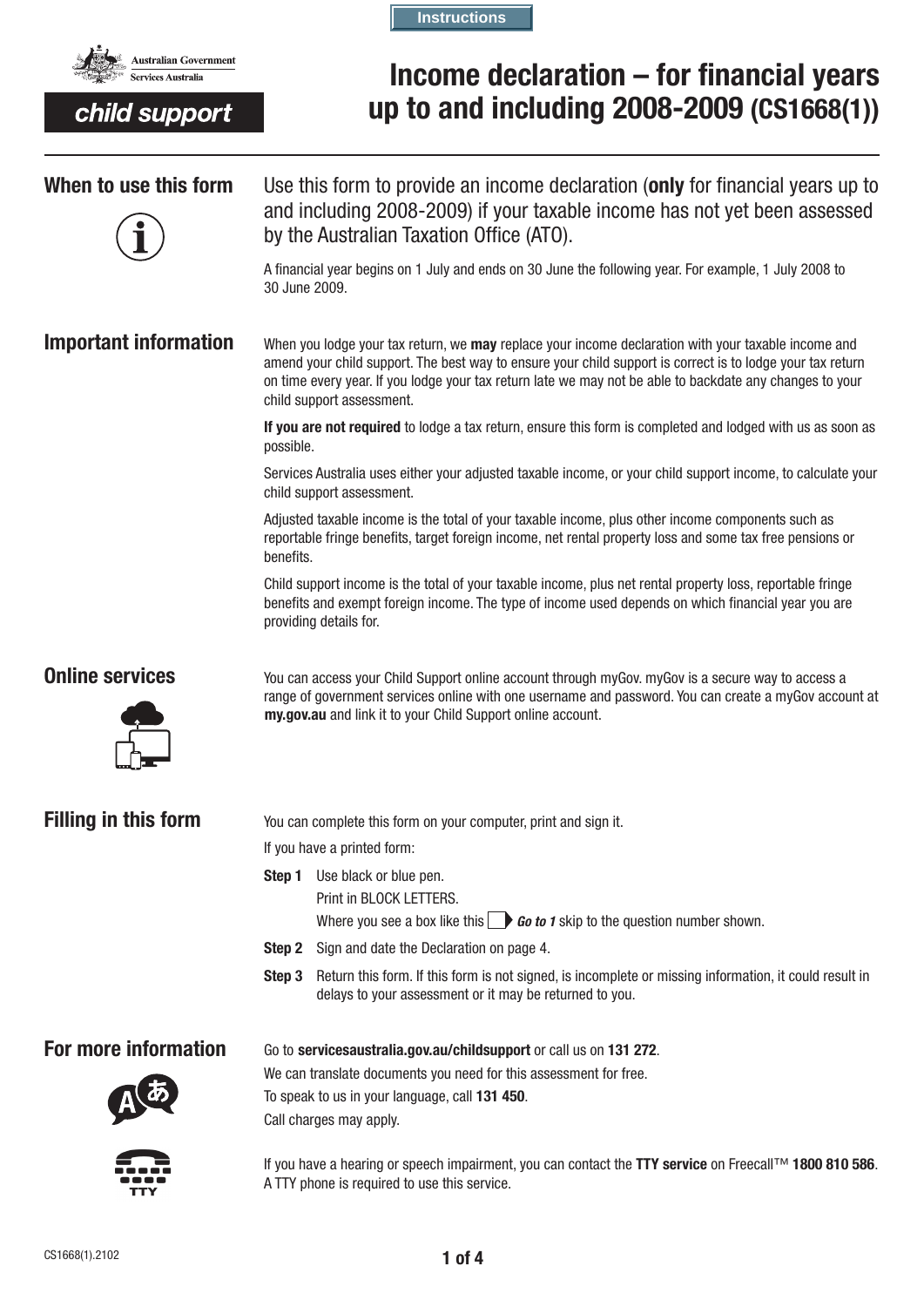## Your details

|                 | <b>Your details</b>                                                   |    | <b>Income details</b>                                                                                                               |  |  |
|-----------------|-----------------------------------------------------------------------|----|-------------------------------------------------------------------------------------------------------------------------------------|--|--|
|                 | Your Customer Reference Number                                        | 7  | Are you supplying income details for the 2008-2009 financial<br>year?<br>$\bigcup$ Go to 13<br>No<br>$Yes \t\t Go to next question$ |  |  |
| $\mathbf{2}$    | Your name<br><b>Miss</b><br>Mrs<br>Ms<br>Mr<br>Other<br>$\mathcal{L}$ | 8  | Have you lodged a tax return for the 2008-2009 financial year?                                                                      |  |  |
|                 | Family name                                                           |    | $No \rightarrow Go$ to next question                                                                                                |  |  |
|                 |                                                                       |    | Yes $\Box$ Go to 10                                                                                                                 |  |  |
|                 | First given name                                                      |    |                                                                                                                                     |  |  |
|                 |                                                                       | 9  | Are you required to lodge a tax return for the 2008-2009<br>financial year?                                                         |  |  |
|                 |                                                                       |    | No $\rightarrow$ Go to 12                                                                                                           |  |  |
|                 | Second given name                                                     |    | When will you lodge the tax return?<br>Yes I                                                                                        |  |  |
|                 |                                                                       |    |                                                                                                                                     |  |  |
| 3               | Your date of birth                                                    |    | Go to 12                                                                                                                            |  |  |
|                 | $\sqrt{2}$                                                            |    |                                                                                                                                     |  |  |
|                 |                                                                       |    | 10 What date did you lodge the 2008-2009 tax return?                                                                                |  |  |
| 4               | Your permanent address                                                |    | $\prime$                                                                                                                            |  |  |
|                 |                                                                       |    |                                                                                                                                     |  |  |
|                 |                                                                       | 11 | What name and address were on the 2008-2009 tax return?                                                                             |  |  |
|                 |                                                                       |    |                                                                                                                                     |  |  |
|                 | Postcode                                                              |    |                                                                                                                                     |  |  |
|                 |                                                                       |    |                                                                                                                                     |  |  |
| 5               | Your postal address (if different to above)                           |    | Postcode                                                                                                                            |  |  |
|                 |                                                                       |    |                                                                                                                                     |  |  |
|                 |                                                                       |    |                                                                                                                                     |  |  |
|                 | Postcode                                                              |    |                                                                                                                                     |  |  |
|                 |                                                                       |    |                                                                                                                                     |  |  |
| $6\phantom{1}6$ | Your contact details                                                  |    |                                                                                                                                     |  |  |
|                 | Home phone number                                                     |    |                                                                                                                                     |  |  |
|                 | Mobile phone number                                                   |    |                                                                                                                                     |  |  |
|                 | Work phone number                                                     |    |                                                                                                                                     |  |  |
|                 |                                                                       |    |                                                                                                                                     |  |  |
|                 | Email                                                                 |    |                                                                                                                                     |  |  |
|                 |                                                                       |    |                                                                                                                                     |  |  |
|                 |                                                                       |    |                                                                                                                                     |  |  |
|                 |                                                                       |    |                                                                                                                                     |  |  |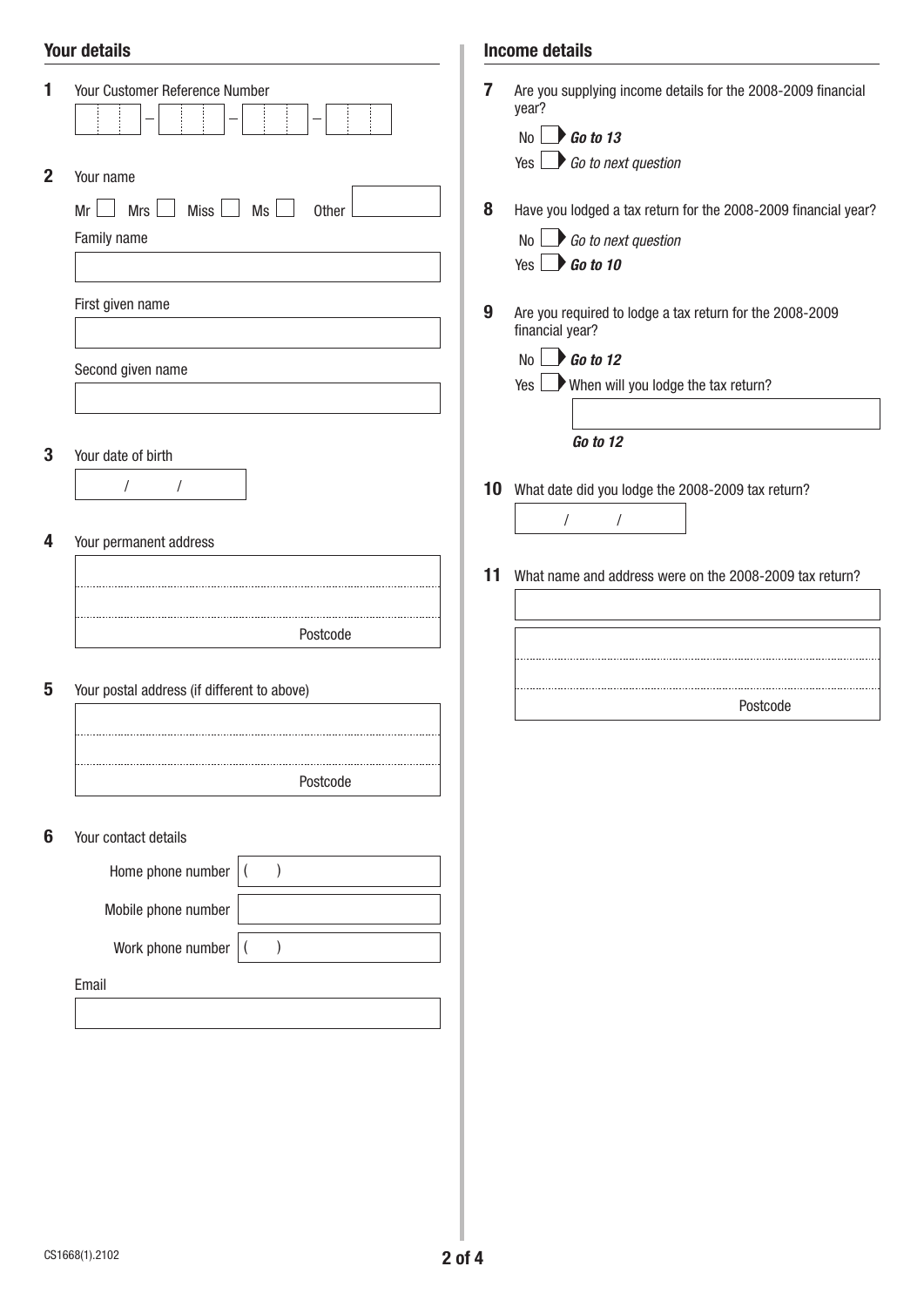| 12 | What are your income details for the 2008-2009 financial year?                                                                                                                                                                                                                                                                                                                                                                                                                                                                                                                                 |                                                    |    | 13 Which tax year are you supplying income details for?                                                                                   |  |                   |                          |    |                                                           |  |
|----|------------------------------------------------------------------------------------------------------------------------------------------------------------------------------------------------------------------------------------------------------------------------------------------------------------------------------------------------------------------------------------------------------------------------------------------------------------------------------------------------------------------------------------------------------------------------------------------------|----------------------------------------------------|----|-------------------------------------------------------------------------------------------------------------------------------------------|--|-------------------|--------------------------|----|-----------------------------------------------------------|--|
|    | Gross income includes gross income from wages before tax,<br>taxable pension/benefits, business income, rental income,<br>investment income, net capital gains and eligible<br>terminations payments. Include any other assessable income<br>that would be included in your tax return.                                                                                                                                                                                                                                                                                                        |                                                    |    | Financial year (for example, 2006-2007)<br>20<br>20                                                                                       |  |                   |                          |    |                                                           |  |
|    | Allowable tax deductions must be recognised by the ATO<br>(for example, work related expenses, business expenses,<br>rental property expenses, financial investment expenses).                                                                                                                                                                                                                                                                                                                                                                                                                 |                                                    |    | 14 Have you lodged a tax return for the financial year provided at<br>question 13?<br>$No \qquad Go$ to next question                     |  |                   |                          |    |                                                           |  |
|    | Net rental property loss occurs if your total rental expenses<br>exceed your gross rental income.                                                                                                                                                                                                                                                                                                                                                                                                                                                                                              |                                                    |    | Yes $\rightarrow$ Go to 16                                                                                                                |  |                   |                          |    |                                                           |  |
|    | Reportable fringe benefits includes benefits received as<br>part of earned income but not as a wage or salary<br>(for example, novated lease, use of a car as part of a salary<br>package).                                                                                                                                                                                                                                                                                                                                                                                                    |                                                    |    | <b>15</b> Are you required to lodge a tax return for the financial year<br>provided at question 13?                                       |  |                   |                          |    |                                                           |  |
|    | Target foreign income includes any foreign income exempt<br>from tax, less any losses or outgoings incurred in deriving<br>that income.<br>Total tax free pensions and benefits $-$ Not all tax free<br>pensions and benefits need to be included as adjusted<br>taxable income. The following example,s are to be included<br>as they may be considered for child support purposes:<br>disability support pensions, JobSeeker Payment, Carer<br>Payment, invalidity service pensions, partner service<br>pensions, income support supplements and Defence Force<br>Income Support Allowances. |                                                    |    | $\bigtriangledown$ Go to 18<br>Yes $\Box$ When will you lodge this tax return?<br>Go to 18<br>16 What date did you lodge this tax return? |  |                   |                          |    |                                                           |  |
|    |                                                                                                                                                                                                                                                                                                                                                                                                                                                                                                                                                                                                |                                                    |    |                                                                                                                                           |  | Gross income<br>a | \$                       | 17 | What name and address did you provide on this tax return? |  |
|    |                                                                                                                                                                                                                                                                                                                                                                                                                                                                                                                                                                                                |                                                    |    |                                                                                                                                           |  |                   | Allowable tax deductions | \$ |                                                           |  |
|    |                                                                                                                                                                                                                                                                                                                                                                                                                                                                                                                                                                                                | Net taxable income<br>C.<br>$(a \text{ minus } b)$ | \$ |                                                                                                                                           |  |                   |                          |    |                                                           |  |
|    | Net rental property loss<br>d                                                                                                                                                                                                                                                                                                                                                                                                                                                                                                                                                                  | \$                                                 |    | Postcode                                                                                                                                  |  |                   |                          |    |                                                           |  |

- **e** Reportable fringe benefits  $\frac{1}{3}$
- **f** Target foreign income \\ \
- **g** Total tax free pensions<br>and benefits
- **h Total adjusted taxable income**   $(c + d + e + f + g)$

*Go to 19*

\$